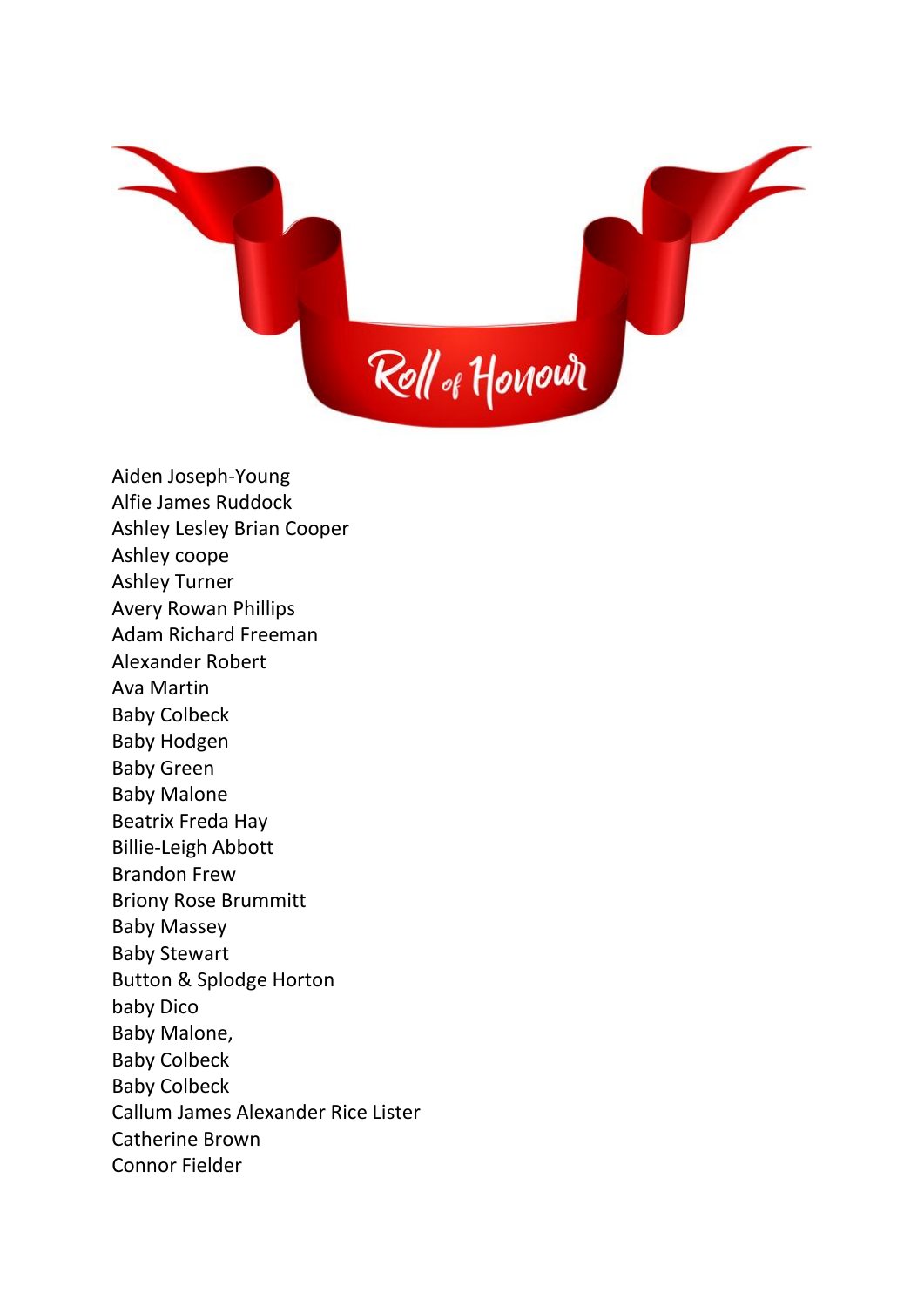Charlie Arthur Curtis Courtney Jade Chamberlain Carter Paul Lane Dafni Konstantopoulos Daniel Ramsden Darcy Warren Dawn Leigh Holmes Deanna & Daniel Edwards Dotty Edie Rose Murphy Peter, jason, Martin, Gareth, Shane Dickinson Ella Grace Smallwood Emil Sebastian Ugarte Erin Elizabeth Morrison Felixier Lauw-Heginbotham Finley Whiteley George Ormsby George Stratford Hannah Patricia O'Driscoll Hari Jai Singh Havana Jayne Henry Henry Richards Isaac Doran-Garside isabelle mae O connel Jack Gareth Newton James Green Jamesy Kinnair Jayden Siddle Jonah Bishop Joseph McCarthy Junior Patterson Jack Ingle Jakobi Kyle Asquith Lauren Ellie Rose Lee Holmes Leo Maw Lexi-Lou Haigh Leyna Mae Cramp Lillia Cherry Evelyn Cheshire